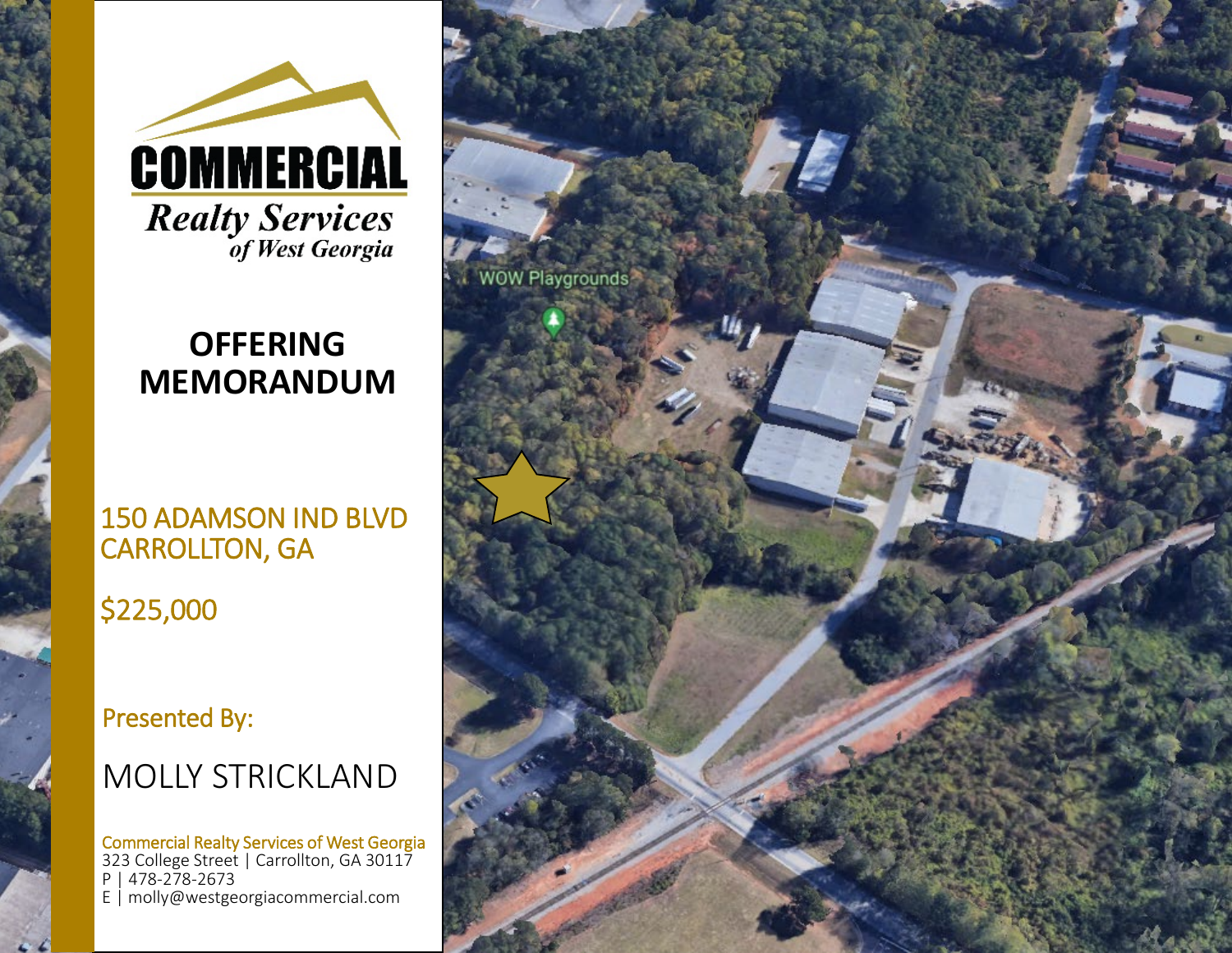# 150 ADAMSON INDUSTRIAL BLVD, CARROLLTON, GA **CONFIDENTIALITY & DISCLAIMER**



Commercial Realty Services of West Georgia (Broker) has been engaged as the exclusive agent and representative of the Owner. No contracts shall be made by any prospective purchaser or agents to the Owner, its executives, personnel or related entities.

This Offering Memorandum is a solicitation of interest only and is not an offer to sell the Property. The Owner expressly reserves the right, at its sole discretion, to reject any or all expressions of interest to purchase the Property and expressly reserves the right, at its sole discretion, to terminate discussions with any entity at any time with or without notice. The Owner shall have no legal commitment or obligation to any entity reviewing the Offering Memorandum or making an offer to purchase the Property unless and until the Owner executes and delivers a signed Purchase Agreement on terms acceptable to the Owner, at Owner's sole discretion. By submitting an offer, a prospective purchaser will be deemed to have acknowledged the foregoing and agrees to release the Owner from any liability with respect hereto.

The enclosed materials are being provided solely to facilitate the prospective purchaser's own due diligence for which the purchaser shall be fully and solely responsible.

Neither Commercial Realty Services of West Georgia nor the Owner make any representation or warranty, express or implied, as to the accuracy or completeness of the information contained herein, and nothing contained here shall be relied upon as a promise or representation as to the future performance of the Property. This Offering Memorandum may include certain statements and estimates by Commercial Realty Services of West Georgia with respect to the projected future performance of the Property. These assumptions may or may not be proven to be correct, and there can be no assurance that such estimates will be achieved. Further, Commercial Realty Services of West Georgia and the Owner disclaim any and all liability for representations or warranties, expressed or implied, contained in or omitted from this Offering Memorandum, or any other written or oral communication transmitted or made available to the recipient. The recipient shall be entitled to rely solely on those representations and warranties that may be made to it in any final, fully executed and delivered Purchase Agreement between it and the Owner.

The information contained herein is subject to change without notice and the recipient of these materials shall not look to the Owner or Commercial Realty Services of West Georgia, nor any of their officers, employees, representatives, independent contractors or affiliates, for the accuracy or completeness thereof. Recipients of this Offering Memorandum are advised and encouraged to conduct their own comprehensive review and analysis of the Property.

## **FOR FURTHER INFORMATION, PLEASE CONTACT:**

Commercial Realty Services of West Georgia www.westgeorgiacommercial.com 323 College Street molly@westgeorgiacommercial.com Carrollton, GA 30117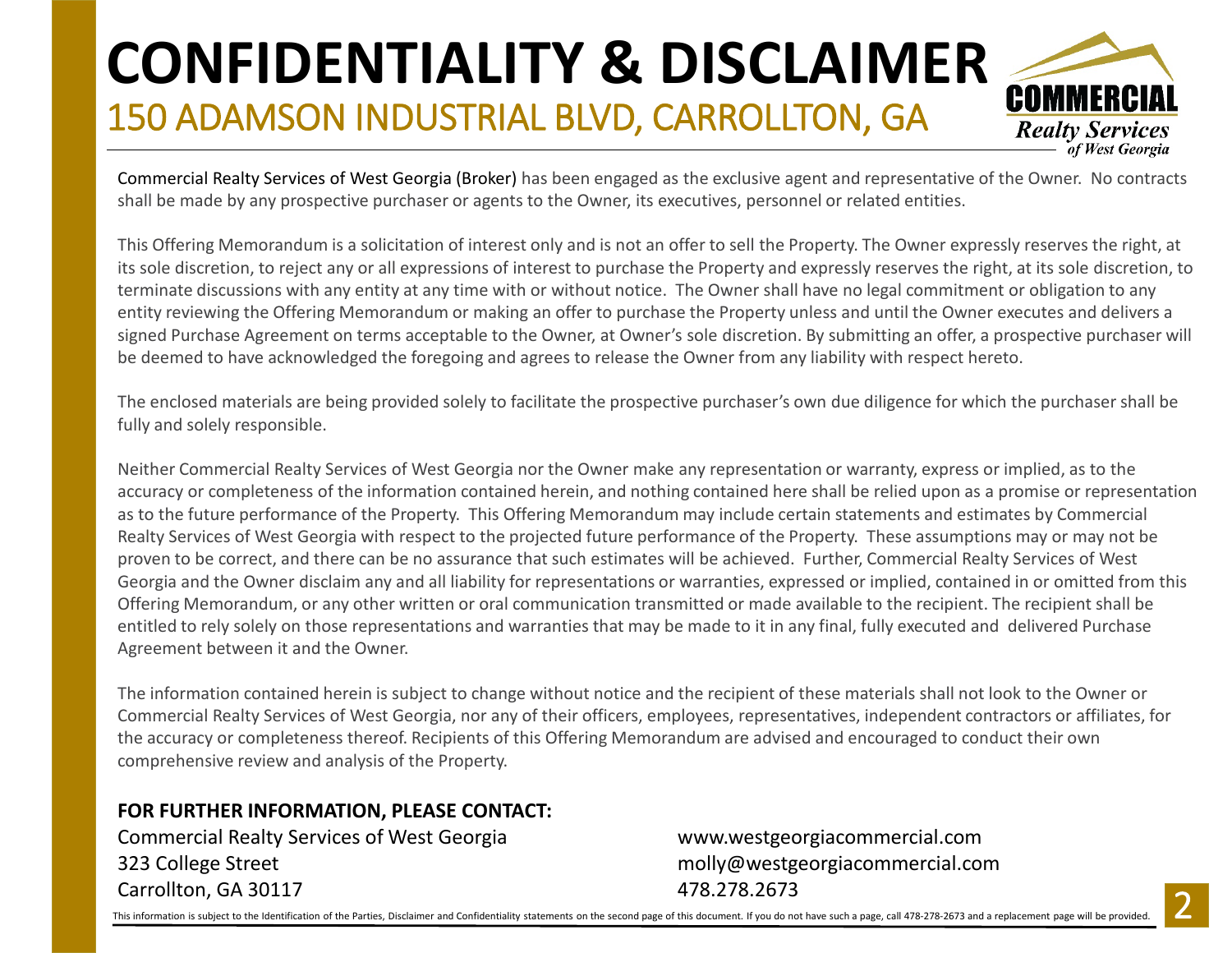# **TABLE OF CONTENTS**



# Property Description 4 Market Analysis 5 Company Overview 6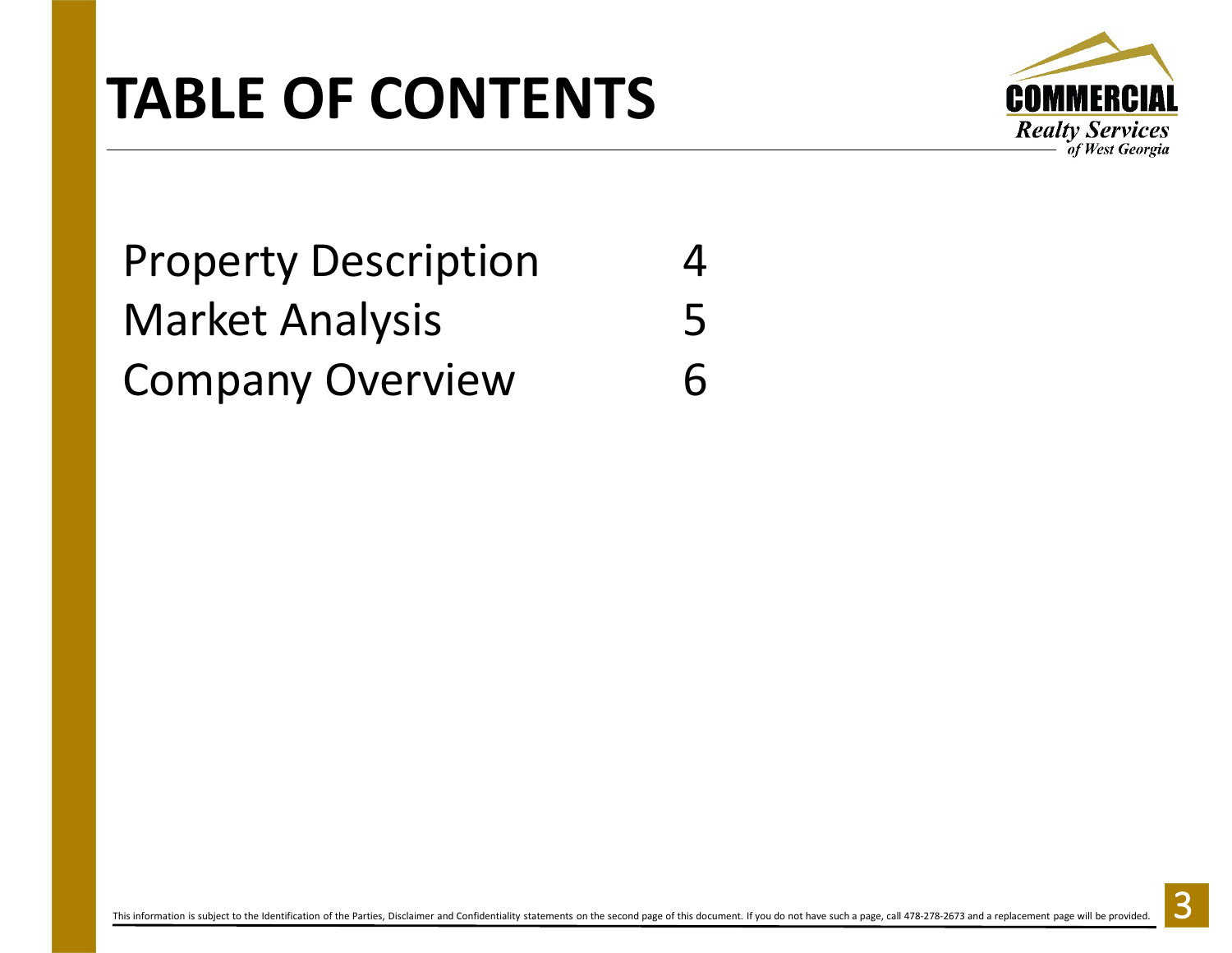# **PROPERTY DESCRIPTION**

PROPERTY HIGHLIGHTS & AREA MAPS





Carrollton, Georgia. The Property is zoned Industrial and has good visibility and access off Columbia Drive and Industrial Court. The parcel is situated in an industrial area of Carrollton, part of the Atlanta MSA. Carrollton is

Lovvorn Rd Carrollton Creek Rd **Bowdon** Clem 16 **Banning** 

approximately 45 miles west of downtown Atlanta. There are approximately 42,000 people within 5 miles of the Property with an average household income of just under \$66,000.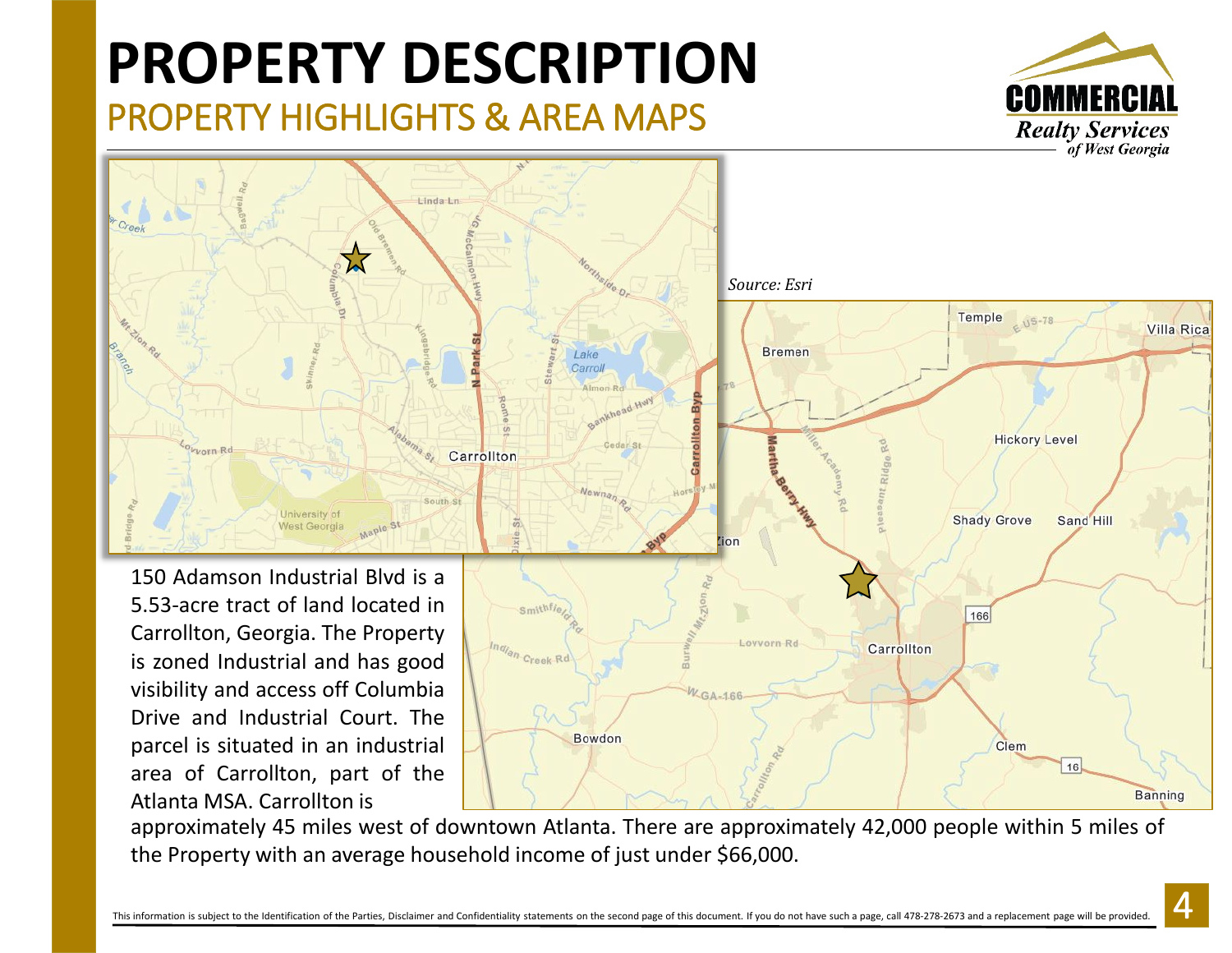# **DEMOGRAPHICS MARKET ANALYSIS**



|                                 | $0 - 1$ mi | $0 - 3$ mi | $0 - 5$ mi |
|---------------------------------|------------|------------|------------|
| <b>Population</b>               |            |            |            |
| 2025 Forecast                   | 1,738      | 24,001     | 44,075     |
| 2020 Summary                    | 1,678      | 23,048     | 42,239     |
| <b>Households</b>               |            |            |            |
| 2025 Forecast                   | 701        | 7,988      | 15,222     |
| 2020 Summary                    | 678        | 7,655      | 14,559     |
| <b>Median Household Income</b>  | \$37,043   | \$39,298   | \$44,372   |
| <b>Average Household Income</b> | \$46,226   | \$59,375   | \$65,705   |

*Source: Esri*

## EMPLOYMENT BY OCCUPATIONS EMPLOYMENT BY INDUSTRIES